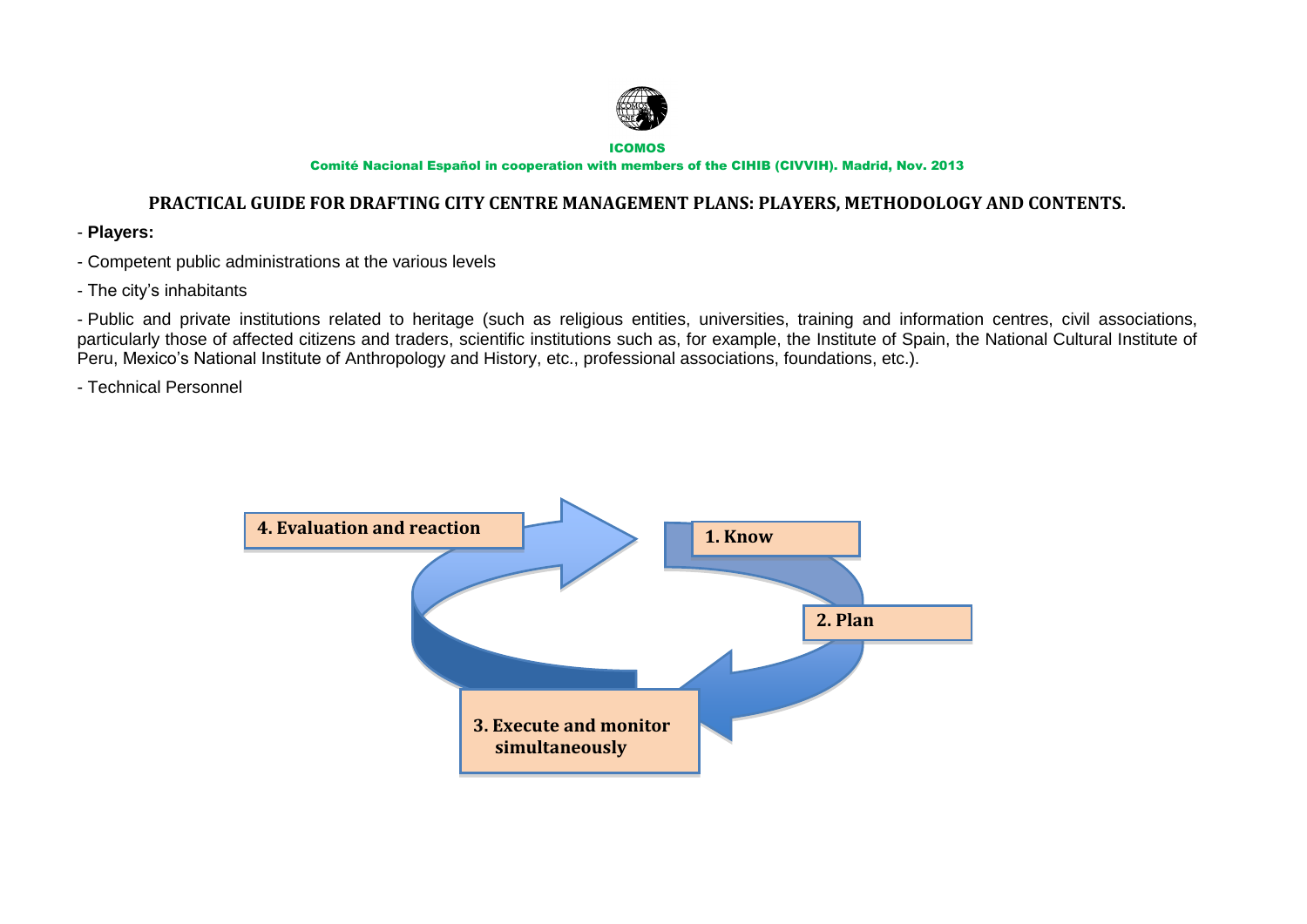| Systematic approach to managing historic cities           |                                                                                                   |                                                                                                                                                                                                                                                                                                                       |                                                                                                                                                   |                                                                                                                                                                |                                                       |  |  |  |
|-----------------------------------------------------------|---------------------------------------------------------------------------------------------------|-----------------------------------------------------------------------------------------------------------------------------------------------------------------------------------------------------------------------------------------------------------------------------------------------------------------------|---------------------------------------------------------------------------------------------------------------------------------------------------|----------------------------------------------------------------------------------------------------------------------------------------------------------------|-------------------------------------------------------|--|--|--|
| <b>Phases</b>                                             | <b>Generic task</b>                                                                               | Actions and, where appropriate, sub-actions                                                                                                                                                                                                                                                                           |                                                                                                                                                   | <b>Keywords</b>                                                                                                                                                | <b>Main players</b>                                   |  |  |  |
| Preliminary<br>phase:<br>capturing<br>knowledge<br>(Know) | institutional organization and<br>establishment of the working party<br>and the external advisers |                                                                                                                                                                                                                                                                                                                       |                                                                                                                                                   | Board of Patrons,<br>consortium,<br>interdisciplinary and<br>complementary nature<br>of public-private co-<br>operation                                        | Politicians, technical<br>personnel and civil society |  |  |  |
|                                                           |                                                                                                   | Planning analysis                                                                                                                                                                                                                                                                                                     |                                                                                                                                                   | Analysis of the<br>documents organizing<br>the territory<br>Analysis of the general<br>urban planning<br>documents<br>Analysis of the urban<br>protection plan | Technical personnel and<br>civil society              |  |  |  |
|                                                           | Knowledge of local setting and<br>territory                                                       | Analysis of other urban policies (tourism, education, archaeology, )                                                                                                                                                                                                                                                  |                                                                                                                                                   |                                                                                                                                                                |                                                       |  |  |  |
|                                                           |                                                                                                   | Natural risks and conflicts (map of risks, etc.)                                                                                                                                                                                                                                                                      |                                                                                                                                                   |                                                                                                                                                                | <b>Technical personnel</b>                            |  |  |  |
|                                                           |                                                                                                   | Urban society: cultural diversities                                                                                                                                                                                                                                                                                   |                                                                                                                                                   | Inclusion, cultural<br>respect                                                                                                                                 | Technical personnel and<br>civil society              |  |  |  |
|                                                           |                                                                                                   | Quality criteria for urban life                                                                                                                                                                                                                                                                                       |                                                                                                                                                   | Comfort, identity, self-<br>esteem                                                                                                                             | Civil society                                         |  |  |  |
|                                                           |                                                                                                   | Governance                                                                                                                                                                                                                                                                                                            | Discussion fora and adoption of decisions<br>with citizens' participation<br>On-line access to public documentation<br>(web 3.0)                  | Transparency,<br>participation                                                                                                                                 | All parties                                           |  |  |  |
|                                                           |                                                                                                   | Initial diagnosis of the city (with social, economic, cultural, environmental aspects)                                                                                                                                                                                                                                |                                                                                                                                                   | Resources, trends,<br>threats, hindrances,                                                                                                                     | Technical personnel and<br>civil society              |  |  |  |
|                                                           |                                                                                                   | Material, human, technical and financial resources available                                                                                                                                                                                                                                                          |                                                                                                                                                   |                                                                                                                                                                | Technical personnel                                   |  |  |  |
|                                                           | Basic work on the city's heritage<br>values                                                       | Identification and analysis of traditional management systems for traditional<br>resources                                                                                                                                                                                                                            |                                                                                                                                                   | Good local practices<br>Sustainable traditional<br>activities                                                                                                  | Technical personnel and<br>civil society              |  |  |  |
|                                                           |                                                                                                   | For WH cities, references to the<br>Convention set out in the dossiers<br>declaring World Heritage status:<br>Outstanding Universal Value (OUV)<br>(criteria, authenticity, integrity,<br>hierarchy of values, specific<br>elements, ). All these points may<br>provide useful guidance for other<br>historic cities. | Formal values                                                                                                                                     | Understanding the<br>Convention's philosophy<br>as in many respects it<br>may also be useful as a<br>reference to other cities.                                | <b>Technical personnel</b>                            |  |  |  |
|                                                           |                                                                                                   |                                                                                                                                                                                                                                                                                                                       | <b>Functional values</b>                                                                                                                          |                                                                                                                                                                |                                                       |  |  |  |
|                                                           |                                                                                                   |                                                                                                                                                                                                                                                                                                                       | Symbolic values                                                                                                                                   |                                                                                                                                                                |                                                       |  |  |  |
|                                                           |                                                                                                   |                                                                                                                                                                                                                                                                                                                       | In World Heritage cities, confirmation of<br>the sufficiency of the core zone and buffer<br>zone Similar application to other historic<br>cities. |                                                                                                                                                                |                                                       |  |  |  |
|                                                           |                                                                                                   | National legal and regulatory aspects                                                                                                                                                                                                                                                                                 |                                                                                                                                                   | Consistency, balance,<br>compatibility                                                                                                                         |                                                       |  |  |  |
|                                                           |                                                                                                   | Definition, where appropriate, of the urban space to be protected                                                                                                                                                                                                                                                     |                                                                                                                                                   |                                                                                                                                                                | Technical personnel and<br>civil society              |  |  |  |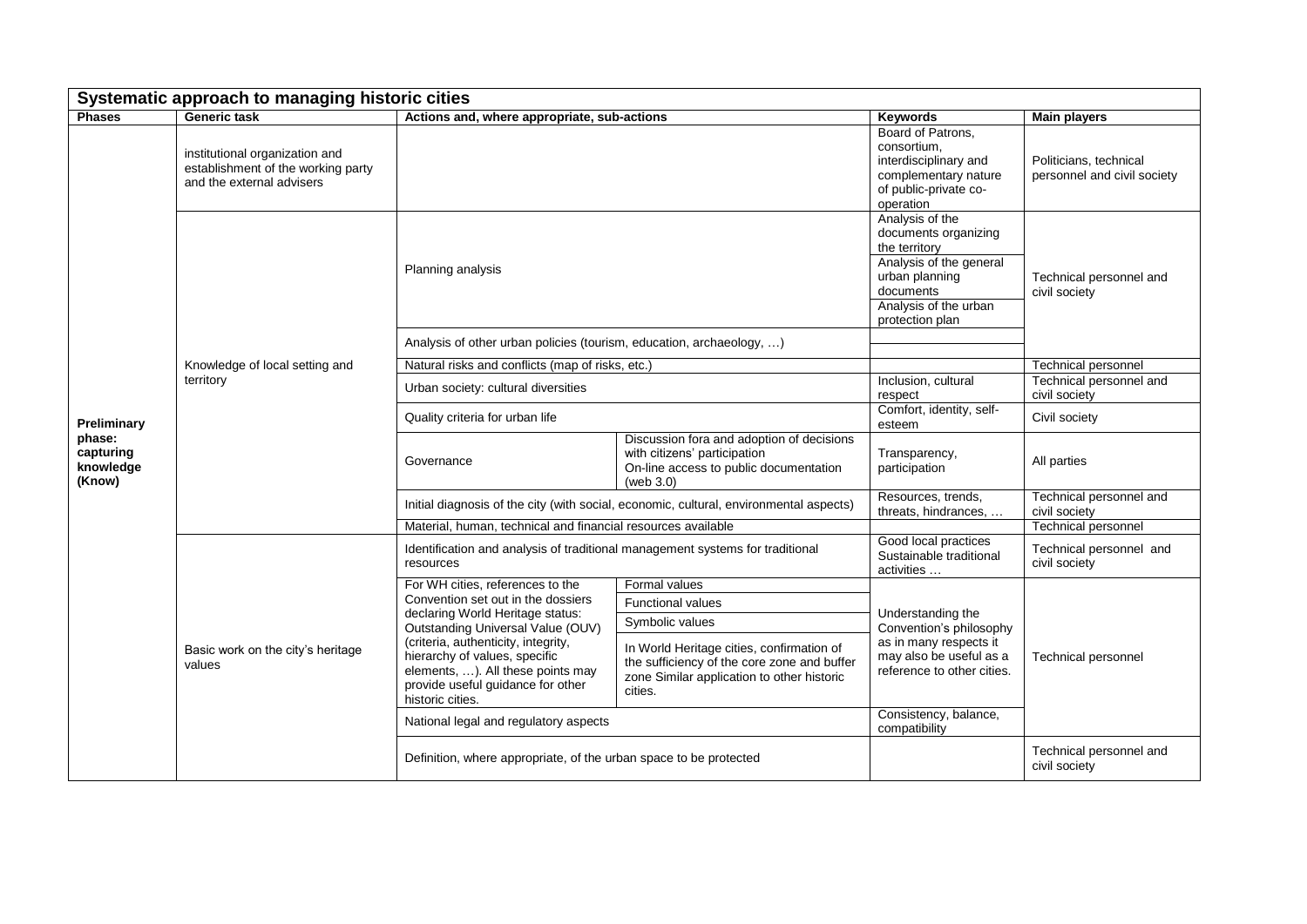|                                                                                 |                                                                                                                                                                                                                                       | The spirit of the place                                                                                       |                                                                            | Genius loci, character of<br>the location                                                                           |                                                                               |
|---------------------------------------------------------------------------------|---------------------------------------------------------------------------------------------------------------------------------------------------------------------------------------------------------------------------------------|---------------------------------------------------------------------------------------------------------------|----------------------------------------------------------------------------|---------------------------------------------------------------------------------------------------------------------|-------------------------------------------------------------------------------|
|                                                                                 | Confirmation/re-adjustment of the<br>working party                                                                                                                                                                                    | Recognition and visibility of the working party                                                               |                                                                            | Interdisciplinary nature                                                                                            | Technical personnel and<br>politicians                                        |
|                                                                                 |                                                                                                                                                                                                                                       | Guiding idea behind the system                                                                                |                                                                            |                                                                                                                     |                                                                               |
|                                                                                 |                                                                                                                                                                                                                                       | The values of the property                                                                                    |                                                                            |                                                                                                                     |                                                                               |
|                                                                                 |                                                                                                                                                                                                                                       |                                                                                                               | Determination of the basic mission of the                                  | Prudence, method,<br>rigour                                                                                         | Technical personnel and                                                       |
|                                                                                 | The main thrusts of the management<br>plan                                                                                                                                                                                            | Goals and strategies                                                                                          | management plan and its goals                                              |                                                                                                                     | civil society                                                                 |
|                                                                                 |                                                                                                                                                                                                                                       |                                                                                                               | SWOT analysis of the strategies and steps                                  |                                                                                                                     |                                                                               |
|                                                                                 |                                                                                                                                                                                                                                       |                                                                                                               | to achieve the goals set                                                   |                                                                                                                     |                                                                               |
|                                                                                 |                                                                                                                                                                                                                                       | Legal, economic, administrative and institutional Instruments                                                 |                                                                            |                                                                                                                     | <b>Technical personnel</b>                                                    |
|                                                                                 |                                                                                                                                                                                                                                       | Other conservation and monitoring plans in place                                                              |                                                                            |                                                                                                                     |                                                                               |
|                                                                                 | Management scopes that must be<br>co-ordinated in order to improve<br>urban quality of life by protecting the<br>city's heritage values, especially<br>those recognized in its OUV for<br>those entered on the World Heritage<br>List | <b>Spatial Planning</b>                                                                                       | <b>Territorial Plan</b><br>Development Plan and<br>Special Protection Plan | Protection and co-<br>ordination must be<br>assumed as over-<br>arching goals under<br>sustainability<br>parameters | All players                                                                   |
|                                                                                 |                                                                                                                                                                                                                                       | Prevention of disasters and conflicts                                                                         |                                                                            |                                                                                                                     |                                                                               |
| <b>Drafting phase</b>                                                           |                                                                                                                                                                                                                                       | Landscape                                                                                                     |                                                                            |                                                                                                                     |                                                                               |
| (Plan)                                                                          |                                                                                                                                                                                                                                       | Housing                                                                                                       |                                                                            |                                                                                                                     |                                                                               |
|                                                                                 |                                                                                                                                                                                                                                       | Social aspects                                                                                                |                                                                            |                                                                                                                     |                                                                               |
|                                                                                 |                                                                                                                                                                                                                                       | <b>Economic Activities</b>                                                                                    | Trade and hospitality                                                      |                                                                                                                     |                                                                               |
|                                                                                 |                                                                                                                                                                                                                                       |                                                                                                               | Tourism                                                                    |                                                                                                                     |                                                                               |
|                                                                                 |                                                                                                                                                                                                                                       |                                                                                                               | Arts and Crafts                                                            |                                                                                                                     |                                                                               |
|                                                                                 |                                                                                                                                                                                                                                       |                                                                                                               | <b>Cultural Activities</b>                                                 |                                                                                                                     |                                                                               |
|                                                                                 |                                                                                                                                                                                                                                       | Dissemination                                                                                                 |                                                                            |                                                                                                                     |                                                                               |
|                                                                                 |                                                                                                                                                                                                                                       | Education                                                                                                     |                                                                            |                                                                                                                     |                                                                               |
|                                                                                 |                                                                                                                                                                                                                                       | Specialist training in heritage                                                                               |                                                                            |                                                                                                                     |                                                                               |
|                                                                                 |                                                                                                                                                                                                                                       | Informal training on heritage-related matters                                                                 |                                                                            |                                                                                                                     |                                                                               |
|                                                                                 | Incentives regime                                                                                                                                                                                                                     | Determination of incentive types according to the type of policy                                              |                                                                            |                                                                                                                     | Public and private sectors                                                    |
|                                                                                 | Sanctions regime                                                                                                                                                                                                                      | Determination of sanction types according to the type of policy                                               |                                                                            |                                                                                                                     | <b>Public Administration</b>                                                  |
|                                                                                 | Economic study (forecast sources of<br>funding, planning and distribution of<br>investments,                                                                                                                                          | Calendar, persons responsible, etc.                                                                           |                                                                            |                                                                                                                     |                                                                               |
|                                                                                 | Political approval, social legitimacy<br>and technical ratification                                                                                                                                                                   | Submission, where appropriate, to the World Heritage Committee pursuant to<br>paragraph 172 of the Convention |                                                                            | The plan is not the<br>ultimate goal but only a<br>stage within the process                                         | Politicians, technical<br>personnel and civil society                         |
| Execution,<br>monitoring and<br>evaluation<br>phase<br>(Execute,<br>monitor and | Adjust or set up the execution and<br>monitoring team (with few members<br>and direct access to politicians)                                                                                                                          | Delimitation of competencies, calendar, specific strategies, priorities, timetable,<br>budgets, etc.          |                                                                            | Inter-disciplinary nature                                                                                           | The competent Public<br>Administration for heritage<br>matters, civil society |
|                                                                                 |                                                                                                                                                                                                                                       | Human resources                                                                                               |                                                                            | Continuous training                                                                                                 | Technical personnel and<br>politicians                                        |
|                                                                                 |                                                                                                                                                                                                                                       | Technical resources                                                                                           |                                                                            | Continuous adaptation                                                                                               | <b>Technical personnel</b>                                                    |
| assess)                                                                         |                                                                                                                                                                                                                                       | Financial                                                                                                     |                                                                            | Continuous attention                                                                                                | Politicians                                                                   |